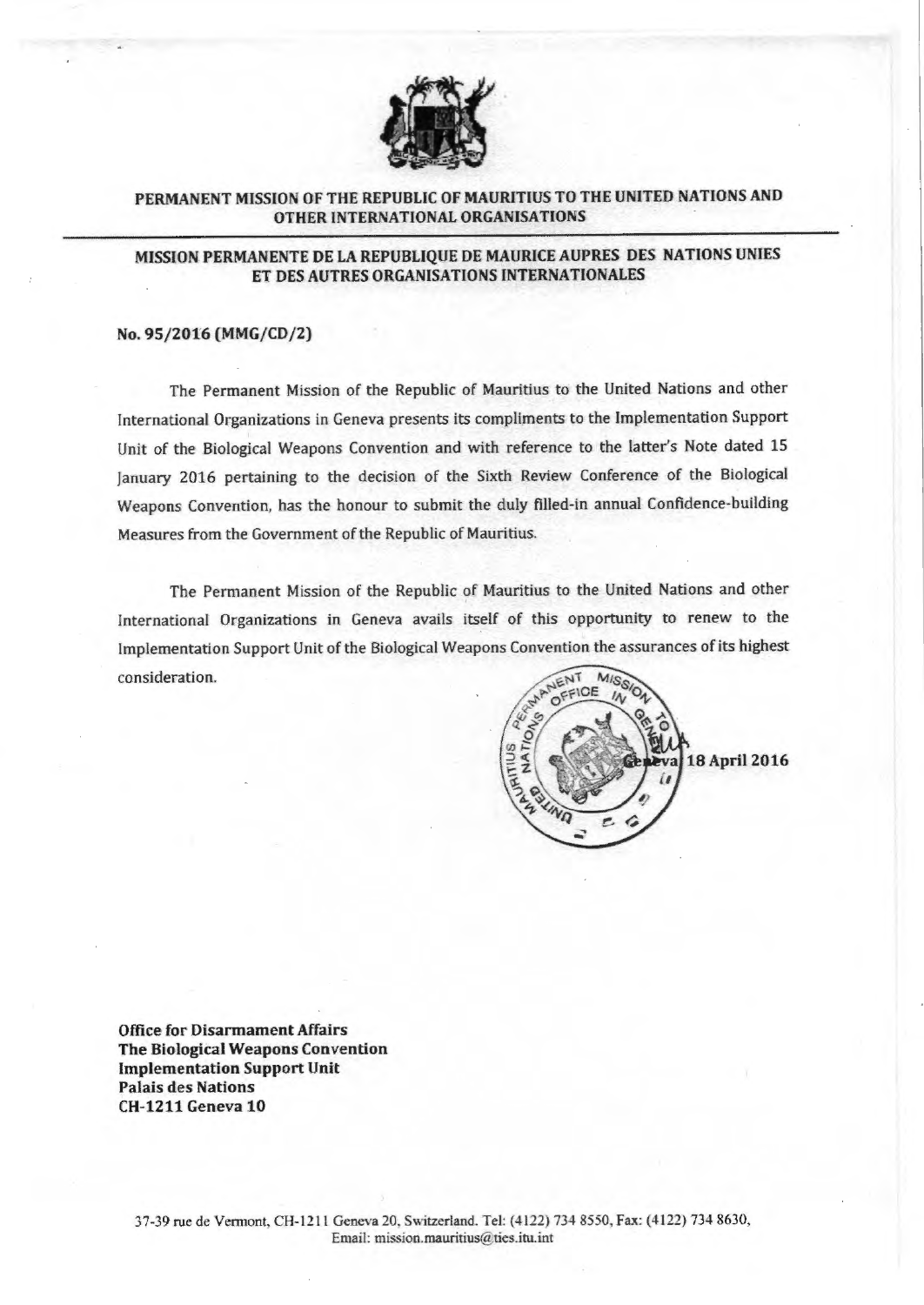Revised forms for the submission of the Confidence-Building Measures  $\overline{\phantom{a}}$ 

At the Third Review Conference it was agreed that all States Parties present the following declaration, later amended by the Seventh Review Conference:

Declaration form on Nothing to Declare or Nothing New to Declare for use in the information exchange

 $\mathcal{A}$ 

| Measure                             | Nothing to declare<br><b>Chiles Contact restura</b><br>system and a what<br>to talk those with an intervention | Nothing<br>new to<br>(0.72)<br>declare | Year of last<br>declaration if<br>nothing new to<br>declare |
|-------------------------------------|----------------------------------------------------------------------------------------------------------------|----------------------------------------|-------------------------------------------------------------|
| A, part 1                           | J - Get a pop viet and she                                                                                     |                                        |                                                             |
| A, part 2 (i)<br>FOI Liverando como | on al basiles clashed shares what                                                                              | 2025000                                |                                                             |
| A, part 2 (ii)                      | X                                                                                                              |                                        |                                                             |
| A, part 2 (iii)                     | $\mathbf x$                                                                                                    |                                        |                                                             |
| B                                   | x                                                                                                              |                                        |                                                             |
| C                                   | $\mathbf x$                                                                                                    |                                        |                                                             |
| E                                   | X                                                                                                              |                                        |                                                             |
| F                                   | $\mathbf X$                                                                                                    |                                        |                                                             |
| G                                   | $\mathbf X$                                                                                                    |                                        |                                                             |

Date:

State Party to the Convention:

Date of ratification/accession to the Convention;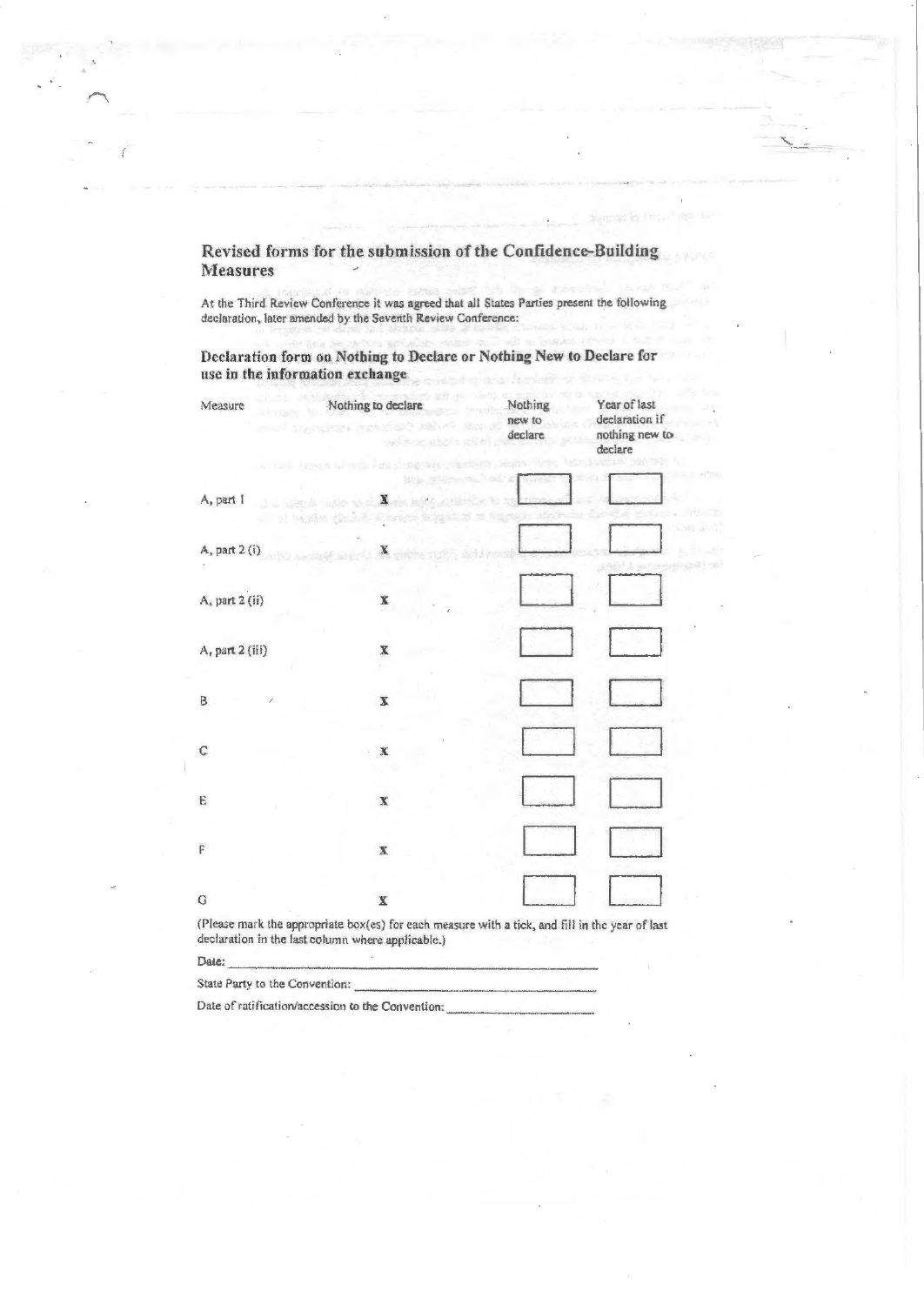#### Exchange of information on national biological defence research and Part<sub>2</sub> development programmes

At the Third Review Conference it was agreed that States Parties are to implement the following:

In the interest of increasing the transparency of national research and development programmes on biological defence, the States Parties will declare whether or not they conduct such programmes. States Parties agreed to provide, annually, detailed information on their biological defence research and development programmes including summaries of the objectives and costs of effort performed by contractors and in other facilities. If no biological defence research and development programme is being conducted, a null report will be provided.

States Parties will make declarations in accordance with the attached forms, which require the following information:

The objective and summary of the research and development activities under way  $(1)$ indicating whether work is conducted in the following areas: prophylaxis, studies on pathogenicity and virulence, diagnostic techniques, aerobiology, detection, treatment, toxinology, physical protection, decontamination and other related research;

Whether contractor or other non-defence facilities are utilized and the total funding  $(2)$ provided to that portion of the programme;

 $(3)$ The organizational structure of the programme and its reporting relationships; and

The following information concerning the defence and other governmental facilities  $(4)$ in which the biological defence research and development programme is concentrated;

(a) location;

the floor areas (sqM) of the facilities including that dedicated to each of BL2.  $(b)$ BL3 and BL4 level laboratories;

the total number of staff employed, including those contracted full time for  $(c)$ more than six months;

numbers of staff reported in (c) by the following categories: civilian, military,  $(d)$ scientists, technicians, engineers, support and administrative staff;

a list of the scientific disciplines of the scientific/engineering staff;  $(e)$ 

 $(n)$ the source and funding levels in the following three areas: research, development, and test and evaluation; and

the policy regarding publication and a list of publicly-available papers and  $(g)$ reports.

Form A, part 2 (i)

National biological defence research and development programmes Declaration

Are there any national programmes to conduct biological defence research and . development within the territory of the State Party, under its jurisdiction or control anywhere? Activities of such programmes would include prophylaxis, studies on

 $\tilde{\mathcal{S}}$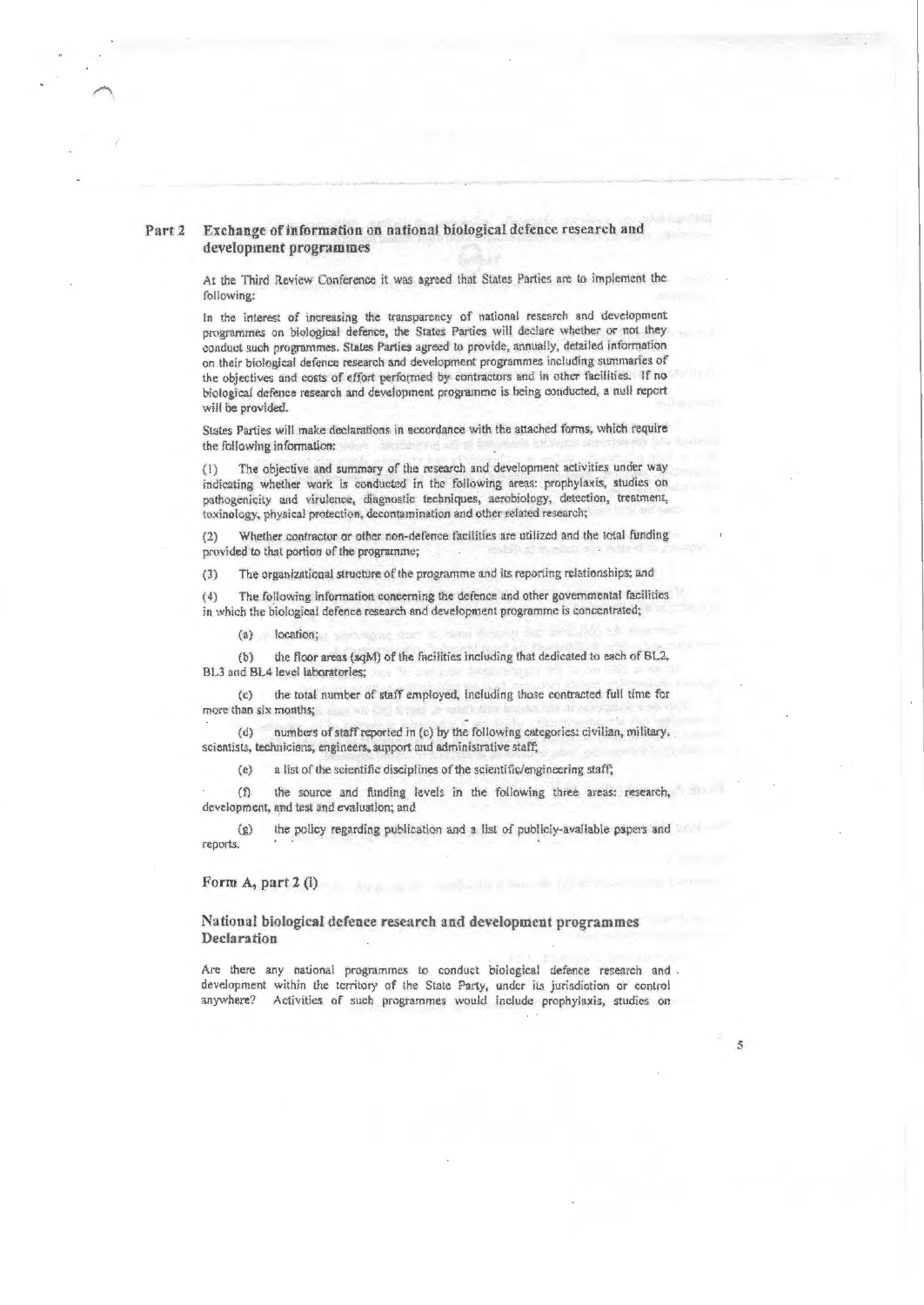# Confidence-Building Measure "B"

Exchange of information on outbreaks of infectious diseases and similar occurrences caused by toxins  $\mathcal{H}$ ;'t

At the Third Review Conference it was agreed that States Parties continue to implement the fotlowing:

Exchange of infonnalion oo outbreaks of infectious diseases and similar occurrences caused by toxins, and on all such events that seem to deviate from the normal pattern as regards type, development, place, or time of occurrence. The information provided on events that deviate from the norm will include, as soon as it is available, data on the type of disease, approximate area affected, and number of cases.

The Seventh Review Conference agreed the following:

No universal standards exist for what might constitute a deviation from the normal pattern.

#### Modatltles

The Third Review Conference agreed on the following, later amended by the Seventh Review Conference:

1. Exchange of data on outbreaks that seem to deviate from the normal pattern is considered particularly important in the following cases:

When the cause of the outbreak cannot be readily determined or the causative agent<sup>10</sup> is difficult to diagnose,

When the disease may be caused by organisms which meet the criteria for risk groups III or IV, according to the classification in the latest edition of the WHO Laboratory Biosafety Manual,

When the causative agent is exotic to a given geographical region,

When the disease follows an unusual pattern of development,

When the disease occurs in the vicinity of research centres and laboratories subject to exchange of data under item **A,** 

When suspicions arise of the possible occurrence of a new disease.

2. In order to enhance confidence, an initial report of an outbreak of an infectious disease or a similar occurrence that seems to deviate from the normal pattern should **be**  given prompLly after cognizance of the outbreak and should **be** followed up by annual reports. To enable States Parties to follow a standardized procedure, the Conference has agreed that Form B should be used, to the extent information is known and/or applicable, for the exchange of annual information.

3. The declaration of electronic links to national websites or to websites of international, regional or other organizations which provide information on disease outbreaks (notably outbreaks of infectious diseases and similar occurrences caused by

9

<sup>&</sup>lt;sup>10</sup> It is understood that this may include organisms made pathogenic by molecular biology techniques, such as genetic engineering.